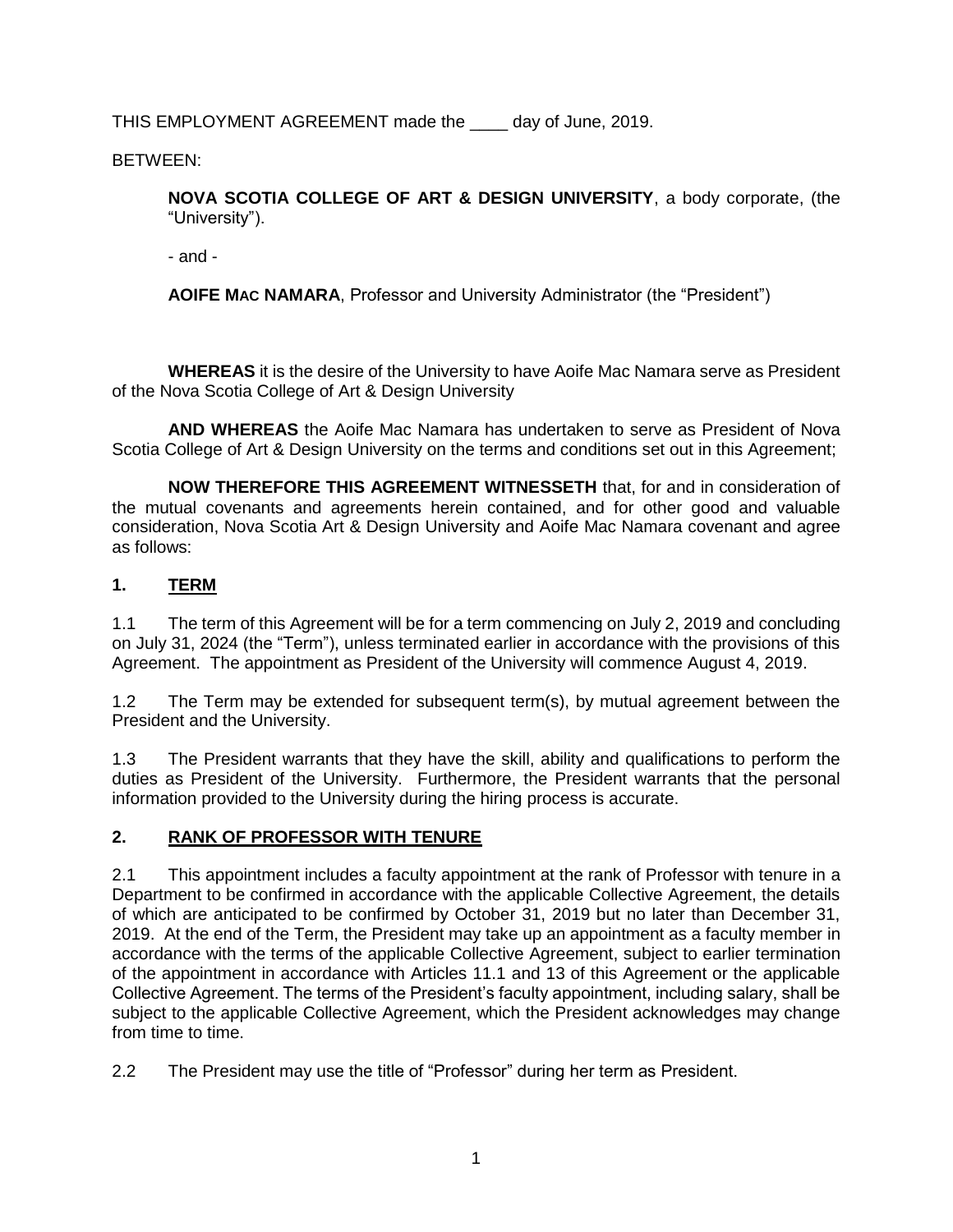# **3. DEVOTE FULL TIME TO POSITION**

3.1 The President agrees with the University to diligently and faithfully perform the functions and duties conferred on or assigned to them by the Board of Governors of the University. The President will devote full time to the position of President and as such exercise such powers and carry out those duties as is incumbent upon one in such office so to do.

3.2 The President will not accept any other employment or remuneration appointment to an agency, board or organization external to the University without the prior approval of the Chair of the Board of Governors.

3.3 The President will be bound by and will faithfully observe and abide by all rules and regulations of the University from time to time in force which are brought to their notice or of which they should reasonably be aware.

#### **4. REMUNERATION**

4.1 The annual salary of the President effective July 2, 2019 will be in the amount of \$240,000.

4.2 The President's annual salary will be reviewed each year by the Human Resources Committee of the Board of Governors.

4.3 The Board Chair and the Chair of the Human Resources Committee of the Board of Governors will set, on an annual basis, priorities and goals for the President as well as metrics to measure success of these priorities and goals. On a quarterly basis, the Board Chair and the Chair of the Governance and Human Resources Committee will review the President's performance and effectiveness and the Chair of the Board of Governors will meet with the President to discuss the results of the performance review together with any comments or recommendations arising therefrom.

4.4 The University will be entitled to deduct from the payments under this Agreement any required deductions and the amounts owing by the President to the University.

## **5. BENEFITS**

5.1 The President will be provided with such insurance and other benefits as are more fully described in Schedule "A" hereto. Such benefits will be provided during the Term as well as during any period of paid leave which the President may be entitled to take pursuant to this Agreement subject to the conditions stated in Schedule "A".

#### **6. PENSION PLAN**

6.1 The President will participate in the University's Pension Plan and may participate in supplementary savings plans, including the Supplemental Arrangement ("SA") more particularly described in Schedule "B" hereto, subject, however, to such terms and conditions thereof and any amendment made thereto from time to time in accordance with said plans.

## **7. ADMINISTRATIVE LEAVE**

7.1 Provided the President remains actively employed with the University to July 31, 2024 ("End Date") and notice of resignation or termination is not provided by the President or the University prior to the End Date, the President will be entitled to an administrative leave for a term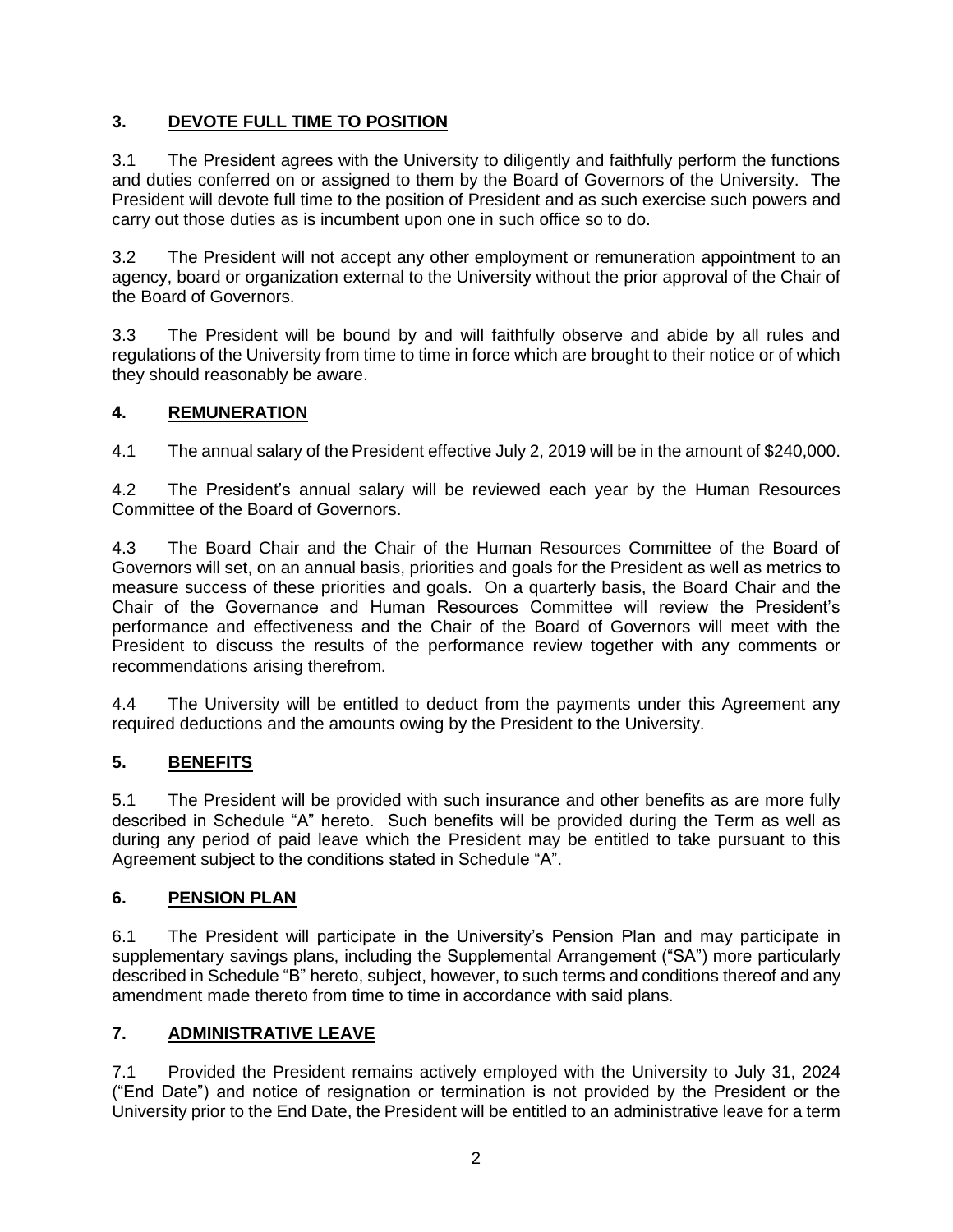of up to eight (8) months following termination of their employment with the University as President. For greater certainty, if the Term is renewed or extended, the End Date for Articles 6 and 7 will mean the last day of the Term agreed upon for such renewal or extension and an administrative leave will only be granted after the new End Date. The President's annual rate of remuneration during such administrative leave will be the annual salary in effect on the End Date immediately prior to the commencement of the administrative leave.

7.2 During the entire period of administrative leave the President will be available on a reasonable basis (to a normal maximum of 5 days per month) to advise the Board of Governors on matters relating to collective bargaining, collective agreement administration, government relations, fundraising and such other matters as may be mutually agreed.

# **8. EXPENSES**

8.1 The President will be reimbursed in accordance with the University's policies for reasonable and necessary expenses incurred in connection with the fulfillment of their role as President. Expenses will only be reimbursed upon presentation of qualifying receipts. Such expenses are subject to the final approval of the Chair of the Board of Governors or their designate.

8.2 A budget for Presidential priorities (e.g., student recruitment, brand building, capital fundraising, etc.) will be established annually in consultation with the Chair of the Board of Governors and Presidential priority expenses of the President will not exceed the budget unless otherwise approved by the Chair of the Board of Governors.

8.3 The President will be reimbursed for all reasonable travel expenses actually and properly incurred in connection with their duties as President. Such expenses will be supported by statements, invoices or vouchers. The travel budget for the President will be established annually in consultation with the Chair of the Board of Governors and travel expenses will not exceed the budget unless otherwise approved by the Chair of the Board of Governors.

8.4 The University will reimburse the President for reasonably incurred expenses associated with relocation and travel expenses for relocation from their current residence in British Columbia to Halifax, up to a maximum of \$30,000 (including taxes). Relocation costs may include costs incurred for cancelling the lease or selling current residence, purchase of new residence in Halifax, transportation and storage, such as packing, hauling, movers, in-transit storage and insurance. Relocation may also cover reasonable travel, accommodations and meal expenses for the President and her family incurred in the relocation to Halifax. Expenses will only be reimbursed upon presentation of appropriate receipts, vouchers or invoices.

# **9. VACATION**

9.1 The President will be entitled to an annual leave of vacation period equal to 6 weeks in addition to statutory and University holidays. Vacation will be taken on dates agreed to between the President and Chair of the Board of Governors. It is understood that vacation days not used may not be carried forward to a subsequent year without approval of the Chair of the Board of Governors.

# **10. AUTOMOBILE**

10.1 The University shall reimburse the President the sum of up to \$5,000 per annum for use of her automobile in conducting business on behalf of the University.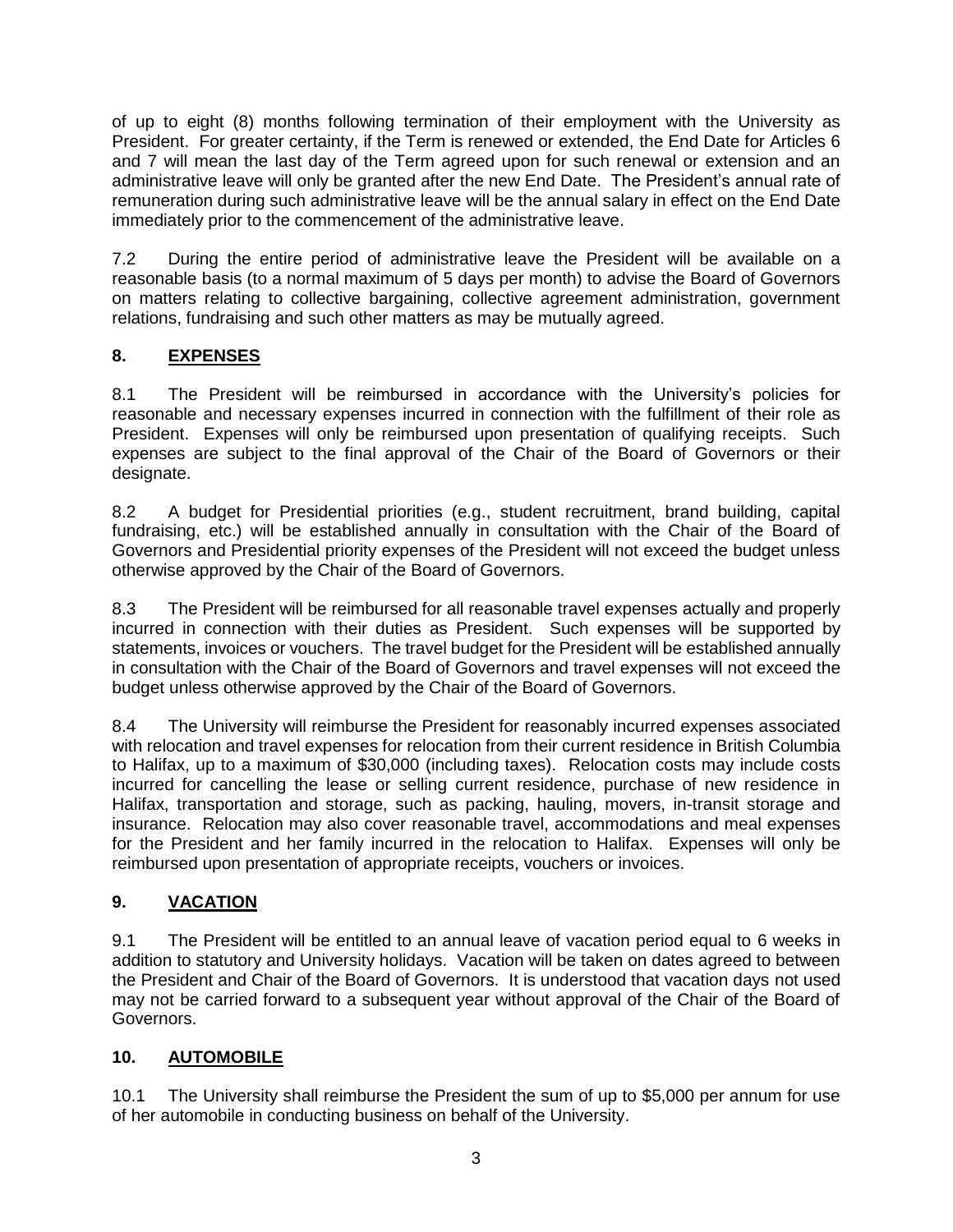# **11. TERMINATION**

11.1 The President may terminate their employment, at any time during the Term, by providing six (6) months' written notice to the University. For the purposes of the applicable Collective Agreement, termination of this Agreement by the President will also constitute resignation of the President's faculty appointment pursuant to Article 2.1.

11.2 The University may terminate the employment of the President under this Agreement at any time without just cause by providing the President with notice as follows:

- (a) Before August 4, 2021– eight (8) months' notice (less statutory deductions and less any income earned by the President during the notice period);
- (b) After August 5, 2021 eight (8) months' notice plus one additional month of notice per completed year of service (less statutory deductions and any income earned by the President during the notice period).

(For example, if the President was terminated by the University without just cause after three years of service, they would be entitled to 10 months' notice, less applicable deductions and any regular salary during the notice period.)

Any termination of the President's faculty appointment pursuant to Article 2.1 will be governed by the terms of the applicable Collective Agreement.

11.3 The notice provided by the University pursuant to Article 11.2 may be working notice, pay in lieu of notice or any combination thereof, at the University's option.

11.4 The payments provided to the President pursuant to Article 11.2 are provided inclusive of the President's entitlement to reasonable notice, pay in lieu of notice, termination pay under the *Labour Standards Code* or at common law.

11.5 The President's short term and long term disability coverage will end on the last day that the President is actually at work prior to the termination of their employment, for whatever reason.

11.6 It is agreed that the above provisions relating to termination without just cause do not apply to any failure to renew this Agreement following the expiry of the Term.

## **12. DISABILITY**

12.1 If the President is unable to discharge their duties because of mental or physical illness or disability, they will be entitled to continuing compensation in accordance with the University's policy on sick leave and, in the event of becoming Totally Disabled, as defined in the long term disability plan which may be in effect from time to time, they will be entitled to long term disability benefits in accordance with the plan and, in the case of being Totally Disabled, the University will have no obligation whatsoever to pay to the President the salary provided for under Article 4 hereof or to top-up the amount of disability benefits paid to the President.

12.2 Upon the occurrence of the Disability of the President, the President thereupon will be deemed to have resigned from the position of President will continue as an employee of the University with continuing entitlement to such disability benefits as he may be eligible to receive as stated above.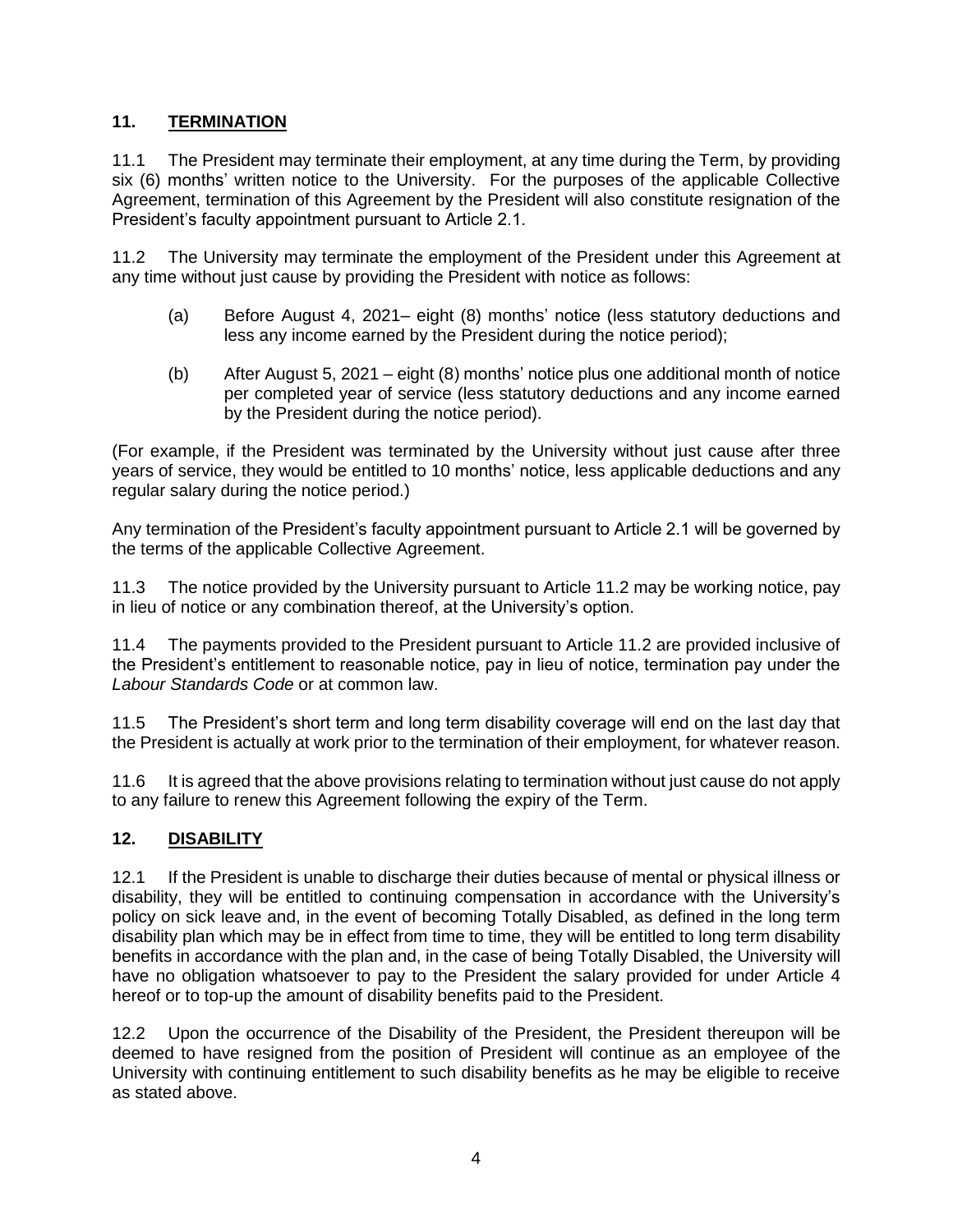12.3 Upon the deemed resignation of the President as President, the University will have the immediate right to appoint a successor as the President.

12.4 The Parties recognize that this provision in these circumstances is not discriminatory for the purposes of the *Human Rights Act*. For purposes of this Article 12, but only where capitalized, "Disability" means:

- (a) the President's inability to substantially fulfill their duties as President on a full-time basis for a continuous period of three (3) months or more; and
- (b) either:
	- (i) a determination that the relevant disability is of indefinite duration and that the medical prognosis indicates that the President will not likely be able to fulfill their duties as President on a full-time basis within one (1) year of the commencement of the said three (3) month period, or
	- (ii) written notification from the President (or their personal representative, as the case may be) to the Chair of the Board of Governors that the President does not intend to fulfill their duties as President on a full-time basis within one (1) year of the commencement of the said three (3) month period. If there is any disagreement between the Board of Governors and the President (or their personal representative, as the case may be) as to the President's Disability or as to the date any such Disability began or ended, the same will be determined by a physician mutually acceptable to the Board of Governors and the President whose determination will be conclusive evidence of any such Disability and of the date any such Disability began or ended (provided that if the Board of Governors and the President are unable to identify a mutually acceptable physician who will make such a determination, the issue will be resolved by arbitration in accordance with Article 17 below).

## **13. JUST CAUSE**

13.1 The University may dismiss the President for cause from the Office of President. Should the President be so dismissed, this Agreement will be terminated, and the University will thereupon be relieved from any further obligation thereunder. The University may also initiate proceedings for dismissal from the faculty appointment in accordance with applicable procedures and terms, including under the Collective Agreement, with appropriate changes made thereto to replace the role of President as stated therein with the Chair of the Board of Governors.

## **14. TECHNOLOGY**

14.1 Subject to the approval of the Chair of the Board of Governors, the University will provide the President with required technological devices (including smart phone and laptop computer) for travel and home to perform their duties.

## **15. CONFIDENTIALITY**

15.1 The President will not, while employed by the University, nor thereafter, directly or indirectly, without the approval of the Board of Governors: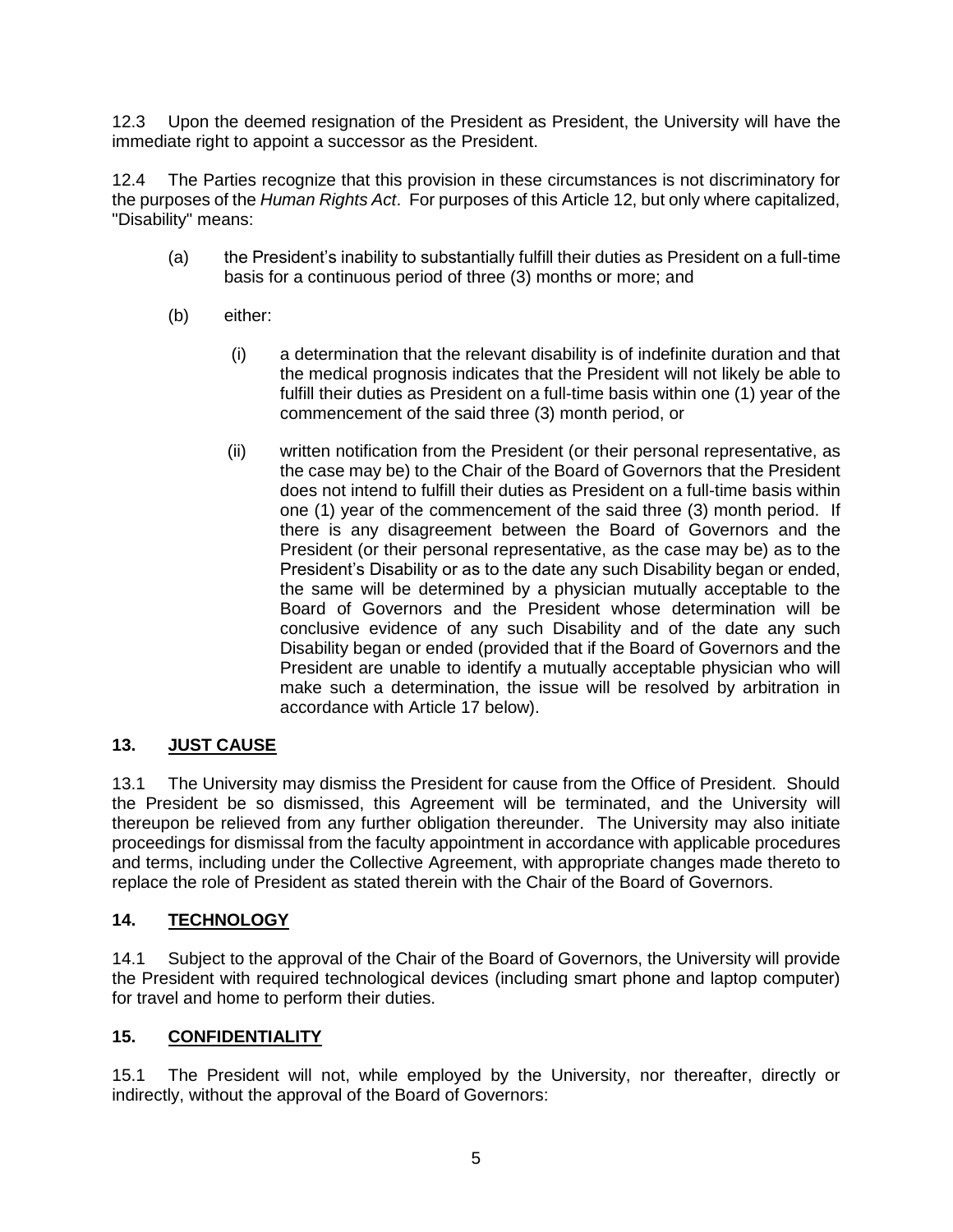- (a) disclose or use, directly or indirectly, any secret or confidential information, knowledge or data of the University to the detriment of the University howsoever obtained;
- (b) divulge to any person, firm or corporation any invention, process, technique, program, service of the University, or any other confidential information, patent application, copyright, trademark or trade secret acquired as a result of their employment or in the course of their employment; or
- (c) divulge to any person, firm or corporation any of the confidential financial affairs of the University.

## **16. CONFLICT OF INTEREST**

16.1 For the purposes of identifying and avoiding actual and potential conflicts of interest, the President personally will have a continuing obligation to comply with Policy on Conflict of Interest (as may be amended from time to time) and to disclose to the Board of Governors any personal assets, investments and commercial involvements, and those of their spouse, if known, that may raise concerns about actual and potential conflicts of interest and will, at least annually, provide a formal report to the Board of Governors.

## **17. DISPUTE RESOLUTION**

17.1 In the event of any dispute or difference arising between the parties hereto as to the construction of this Agreement, or the rights, duties or obligations of either party hereunder, it will be settled by way of reference to a single arbitrator and if the parties hereto cannot agree upon a single arbitrator, then such dispute will be settled in accordance with the provisions of the *Commercial Arbitration Act* of Nova Scotia.

17.2 The parties hereto agree that exhaustion of the arbitration process will be a condition precedent to civil litigation.

## **18. HEADINGS**

18.1 The headings appearing in this Agreement are inserted only as a matter of convenience and in no way define, limit, construe or describe the scope or intent of the sections of this Agreement nor in any way affect this Agreement.

## **19. NOTICES**

19.1 All notices hereunder will be in writing and served by e-mail, facsimile or overnight courier to the addresses shown below. Either party may change its address by written notice to the other party.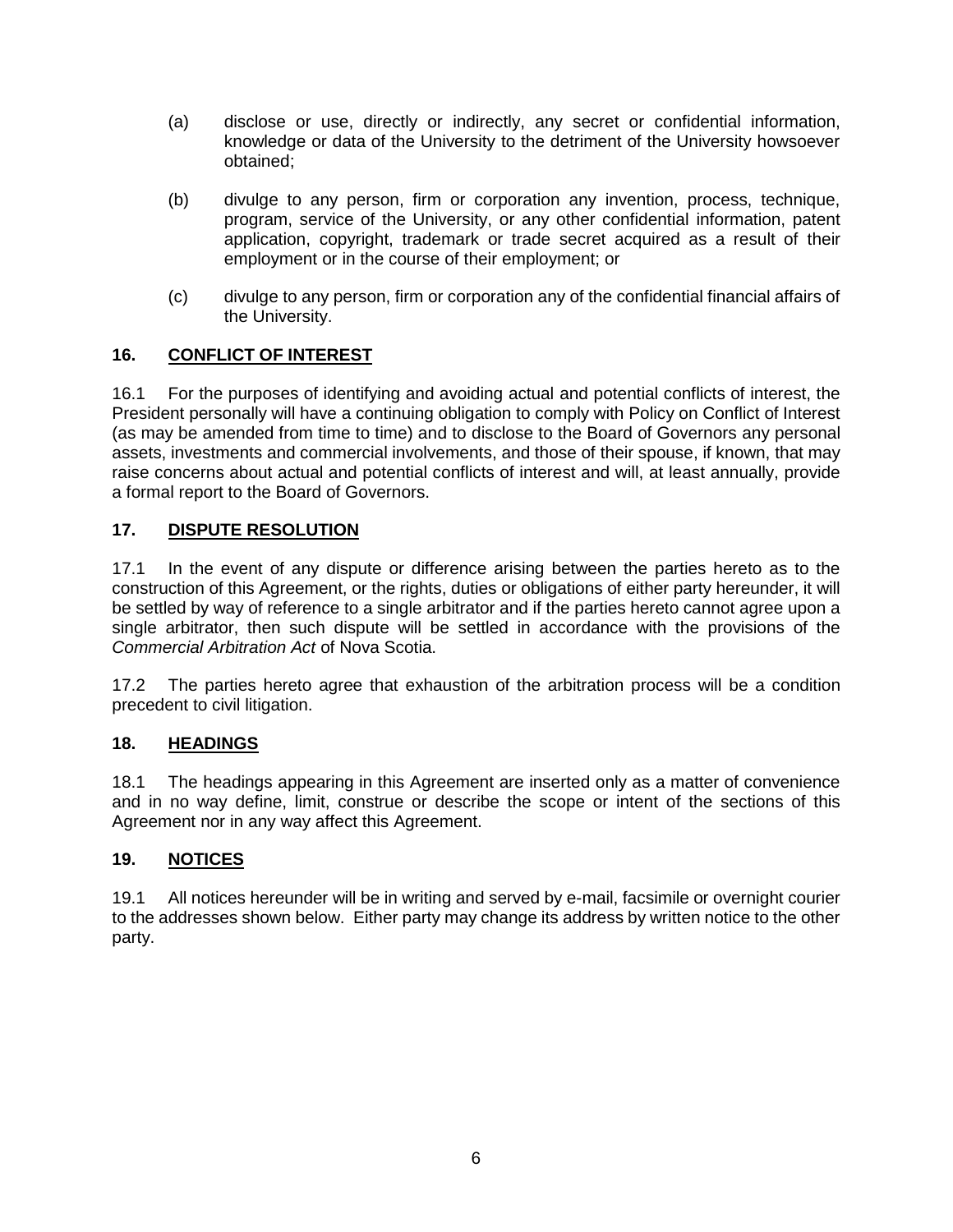#### **If to the University: If to the President:**

Chair of the Board of Governors NSCAD University Nova Scotia College of Art and Design 5163 Duke Street Halifax, NS B3J 3J6 Facsimile: (902) 425.2420

Aoife Mac Namara aoifemacnamara@gmail.com

# **20. ENTIRE AGREEMENT**

20.1 This Agreement constitutes the entire understanding between the parties hereto with reference to the subject matter hereof, and this Agreement will not be amended or modified in any respect except by written instrument signed by both Parties.

#### **21. APPLICABLE LAW**

22.1 This Agreement will be governed by and construed in accordance with the laws of the Province of Nova Scotia, and the laws of Canada applicable therein.

#### **22. SEVERABILITY**

22.1 Any provision of this Agreement which is found to be wholly or partly unenforceable will be severable from, and will not affect the enforceability of, the balance of this Agreement.

#### **23. INDEMNIFICATION**

23.1 The President and their heirs, executors, administrators and estate will at all times be indemnified and held harmless by the University against all costs, charges and expenses which he or they may sustain or incur in or in connection with any action, claim suit or proceeding brought in respect by any act, deed, matter or thing done or permitted by them in or about the execution of their duties as President, or alleged so to be, except such costs, charges and expenses which arise out of or are occasioned by his own bad faith conduct, willful default or neglect.

#### **24. SUCCESSORS AND ASSIGNS**

24.1 The President may not assign this Agreement without the written consent of the University.

24.2 The within Agreement will enure to the benefit of and be binding upon the parties hereto and their heirs, executors, administrators, successors and permitted assigns.

# **[SIGNATURE PAGE TO FOLLOW]**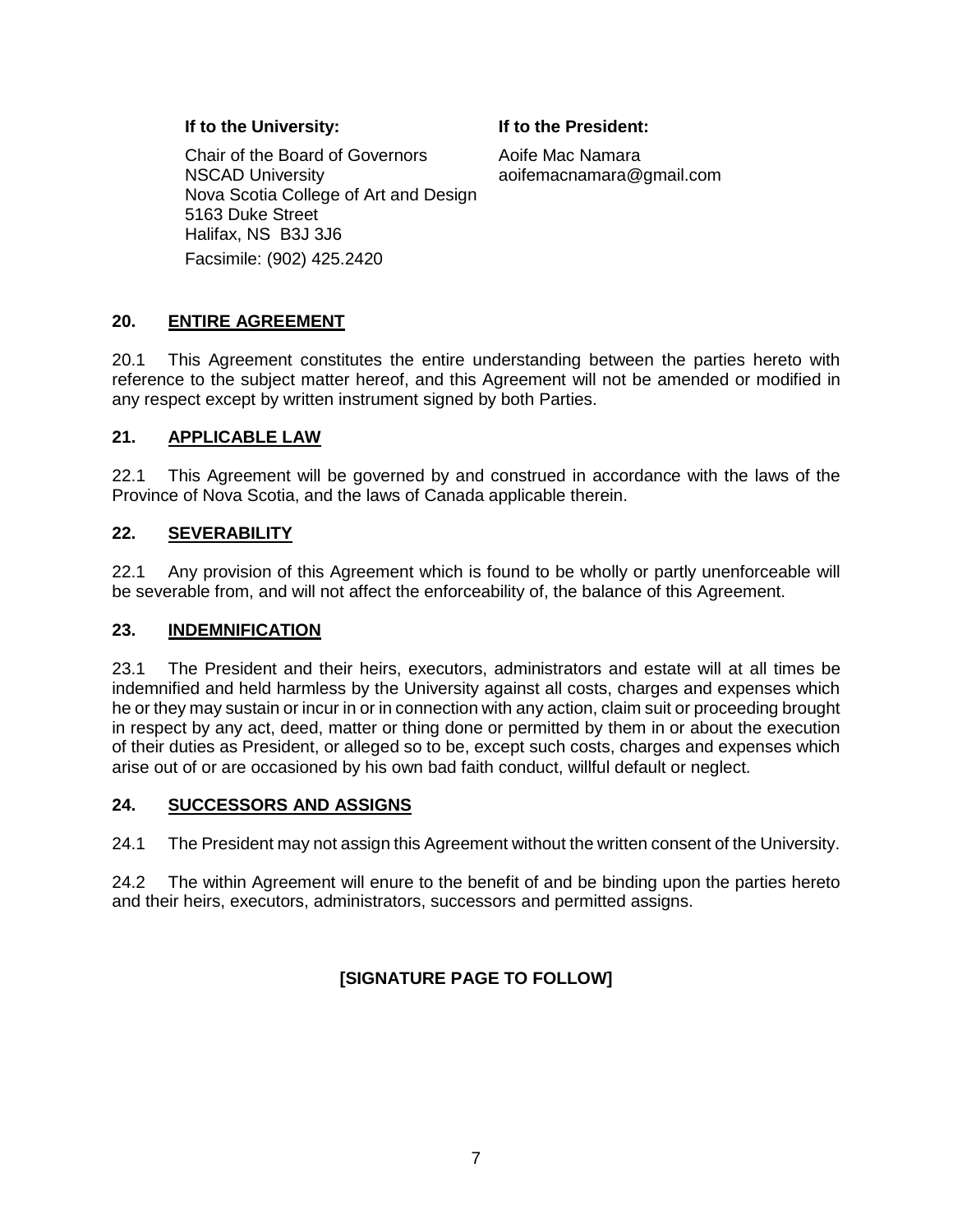**IN WITNESS WHEREOF**, the Parties hereto have executed this agreement effective the date first written above.

| SIGNED in the presence of: | <b>NOVA SCOTIA COLLEGE OF ART &amp;</b><br><b>DESIGN UNIVERSITY</b> |                                                 |
|----------------------------|---------------------------------------------------------------------|-------------------------------------------------|
| <b>Witness</b>             | Per:                                                                | Louise Anne Comeau<br>Chair, Board of Governors |
| Witness                    |                                                                     | Aoife Mac Namara                                |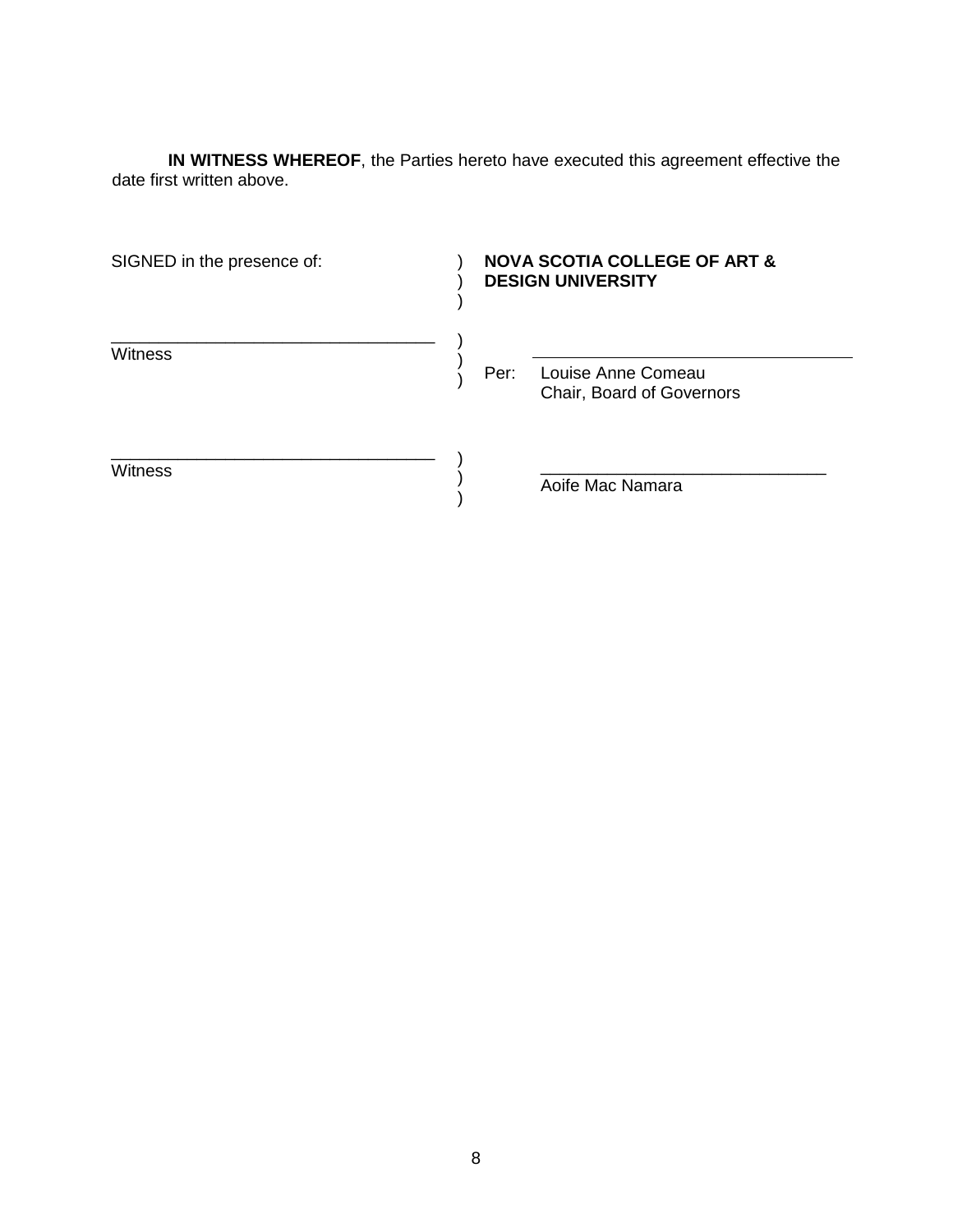#### **SCHEDULE A**

#### **INSURED BENEFITS**

The following standard University mandatory and voluntary insured benefits provided to full-time employees will apply, subject to the plan terms, which may be amended by the University or insurer from time to time:

- 1. Health and Dental Benefits
- 2. Group Life Insurance
- 3. Accidental Death and Dismemberment
- 4. Critical Illness
- 5. Short and Long Term Disability